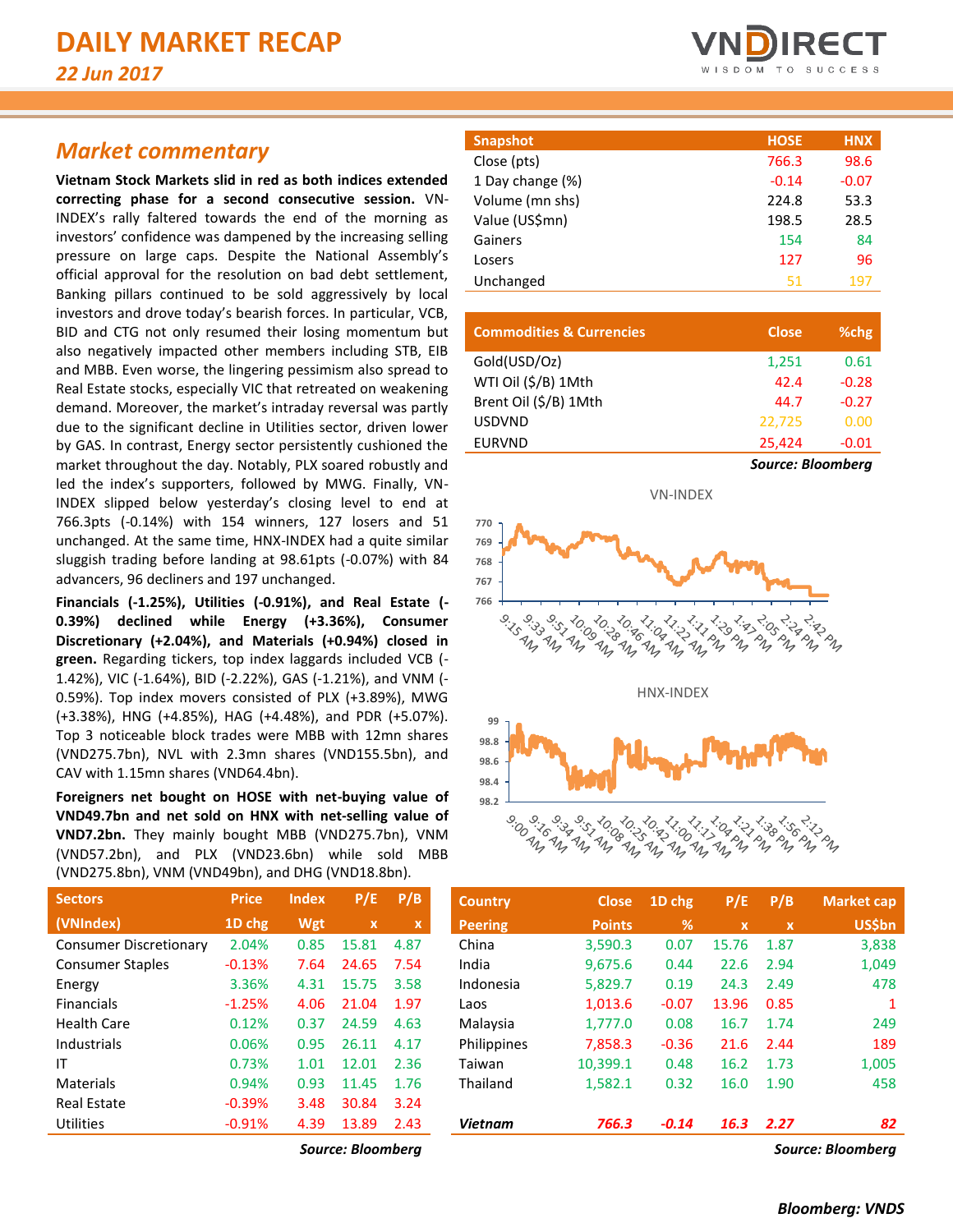

### **Market News**

**Too much oil anchored crude in bear market as U.S. output swelled.** Specifically, oil held its slide into a bear market amid speculation rising U.S. output will blunt OPEC-led efforts to trim a global glut. Futures were unchanged in New York, trading below US\$43/barrel. U.S. oil production increased to the highest since Aug 2015, according to a report from the Energy Information Administration. Crude and gasoline stockpiles declined last week. Brent in London closed Wednesday more than 20% below its January peak, also entering a bear market. *(Bloomberg)*

**Overseas remittances to Ho Chi Minh City are seen to increase by US\$50mn YoY to US\$2.1bn in 1H2017,** citing Vice Director Nguyen Hoang Minh of the State Bank's HCMC Branch. *(Bloomberg)*

**Vietnam's State Treasury sold nearly 99% of VND5trl of government bonds auctioned on Jun 21, including VND1.5trl of 5-year notes at 4.9%; VND1.475trl of 7-year securities at 5.18%; VND1trl of 15-year bonds at 6.3% and VND968bn of 20-year notes at 6.67%,** citing Hanoi Stock Exchange's website (HNX). For more information, VND1.5trl each of 5-year notes and 7-year notes; VND1trl each of 15-year notes and 20-year notes had been auctioned on that day. *(Bloomberg)*

**Stronger export growth and a continued rise in foreign direct investment (FDI) suggest Viet Nam's GDP growth will go back above 6.5% in 2017, after a slowdown to 6.2% in 2016,**  reporting the Economic Specialists at the launch event of the latest Economic Insight 2017 - South East Asia Q2 organized by the Institute of Chartered Accountants in England and Wales (ICAEW) in Hanoi on Jun 21. Particularly, according to Priyanka Kishore - ICAEW economic advisor & Oxford Economics lead economist, the rising FDI levels are fundamental to Viet Nam's growth. The fact that 2016 FDI went up by 9% to US\$24.4bn has affirmed Vietnam's long-term market growth and its positioning as a low-cost source for textiles and other industrial products in the region. However, risks to the forecasted growth also continue to pose substantial concerns. Accordingly, the fiscal deficit remains high with 2016 ratios of public and foreign debt to GDP already at 64.7% and 53.6%. *(English.vietnamnet.vn)*

**In 5M2017, Vietnam exported more than 14,700 tons of rice worth US\$5.56mn to Russia, an increase of 707% YoY in volume and 662.6% YoY in value,** according to statistics from the General Department of Vietnam Customs. In the period, the country raked in US\$1.1bn from shipping nearly 2.4mn tons of rice abroad, up 1.1% in quantity and 0.2% in revenue from the same time last year. *(En.vietnamplus.vn)*

#### **Corporate News**

**VIETJET Aviation JSC (VJC VN) - business activity:** VJC and Safran has signed an agreement on fuel saving technology. Accordingly, VJC will deploy Safran's SFCO2 fuel efficiency technology for 5 years starting this year to reduce fuel consumption by 5% and save tens of millions of dollars annually, according to emailed statement from budget carrier. *(Bloomberg)*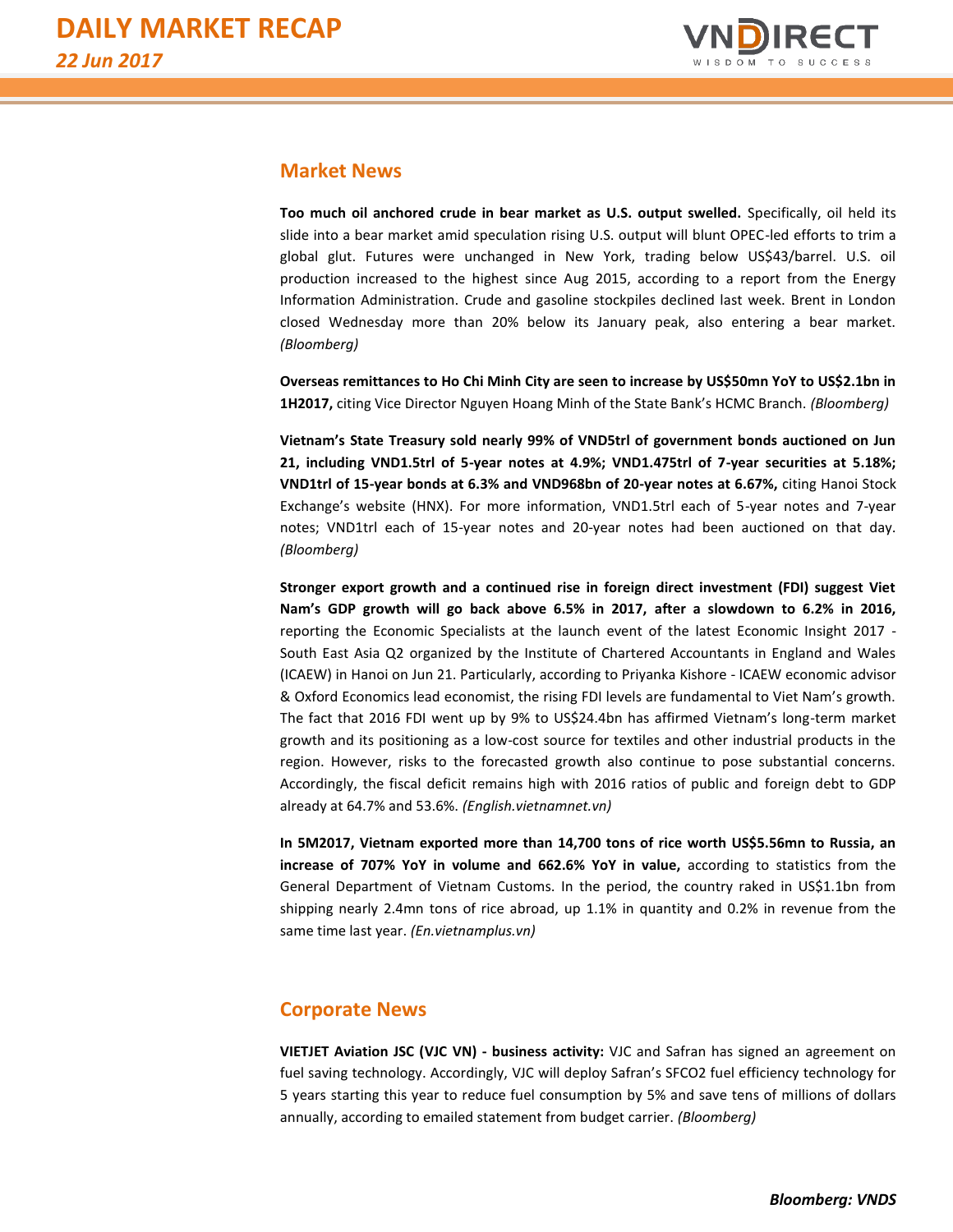

**FPT Corporation (FPT VN) - 5M2017 business results:** FPT's net income rose to VND745bn (+10% YoY) as sales increased VND16.4trl (+12% YoY) in 5M2017, saying the company in an emailed statement. Specifically, technology and telecommunications drove growth with EBT up by 31% and 21%, respectively. Moreover, sales from abroad rose by 13% YoY to VND2.47trl in Jan-May period. *(Bloomberg)*

**Hoang Anh Gia Lai Agricultural JSC (HNG VN) – shareholder's activity:** On Jun 20, Hoang Anh Gia Lai JSC (HAG VN) - HNG's parent company - transferred 23.3mn HNG shares to Saigon Fund Management JSC (Saigon Capital), thus decreasing its ownership in HNG from 67.84% to 64.8%. *(Cafef.vn)*

**Saigon Beer – Alcohol – Beverage Corporation (SAB VN) – second 2017 EGM:** Jul 06 and Jul 07 will be the ex-date and record date, correspondingly, for attending SAB's second 2017 EGM. Further details will be announced later. *(Hsx.vn)*

**Bien Hoa Sugar JSC (BHS VN) – shareholders' activities:** Head of Supervisory Board Le Van Hoa sold 71,000 BHS shares out of 126,000 shares registered via order-matching method from Jun 05 to Jun 20. Besides, Mr. Hoa mistakenly bought 40,000 BHS shares on Jun 16. After the transactions, his ownership declined from 273,702 shares (0.09%) to 242,702 shares (0.08%). Meanwhile, Global Mind JSC bought 4,100,120 BHS shares from Jun 20 to Jun 21, thus raising its stake from 43,894,492 shares (14.74%) to 47,994,612 shares (16.11%). *(Hsx.vn)*

**Nam Long Investment Corporation (NLG VN) – shareholder's activity:** Chairman Nguyen Xuan Quang has registered to buy 500,000 NLG shares from Jun 26 to Jul 25 via order-matching/putthrough method. If successful, he will raise his stake from 20,819,039 shares to 21,319,039 shares. *(Hsx.vn)*

**Fecon Corporation (FCN VN) - business activity:** According to FECON South JSC (FCN's company in Southern market), FCN has signed several major real estate projects in 2Q2017, including the foundation constructing contract for Empire City - Thu thiem project of Empire City LLC (over VND149bn), Harbor City (VND118bn), Tan Thang Residential and Sports Complex in Celadon City (VND135bn), and other projects (total value of VND125bn). Thus, approx. VND500bn worth of contracts were signed in the Southern market - a significant contribution to FCN's revenue target of VND2.8trl. *(Fecon.com)*

**Song Da 7.04 JSC (S74 VN) - shareholders' activities:** Mrs. Dang Thi Hong Hanh, wife of Chairman Nguyen Huu Doanh, bought 1.6mn S74 shares (24.69%) on Jun 13, knowing that she did not hold any stake prior to the transactions. Besides, on the same day, Mr. Pham Duc Thuan and Mr. Nguyen Van Hung sold 1.1mn S74 shares and 500,000 shares, respectively, thereby reducing their stakes to 22,596 shares (0.35%) and 300,000 shares (4.63%), correspondingly. *(Cafef.vn)*

**Becamex Asphalt & Concrete JSC (ACC VN) - dividend payment:** Jun 30 and Jul 03 will be the exdate and record date, correspondingly, for receiving the 2016 cash dividend payment of VND1,800/share (est. 2016 dividend yield of 6.67%). The payment will be made on Jul 25. *(Hsx.vn)*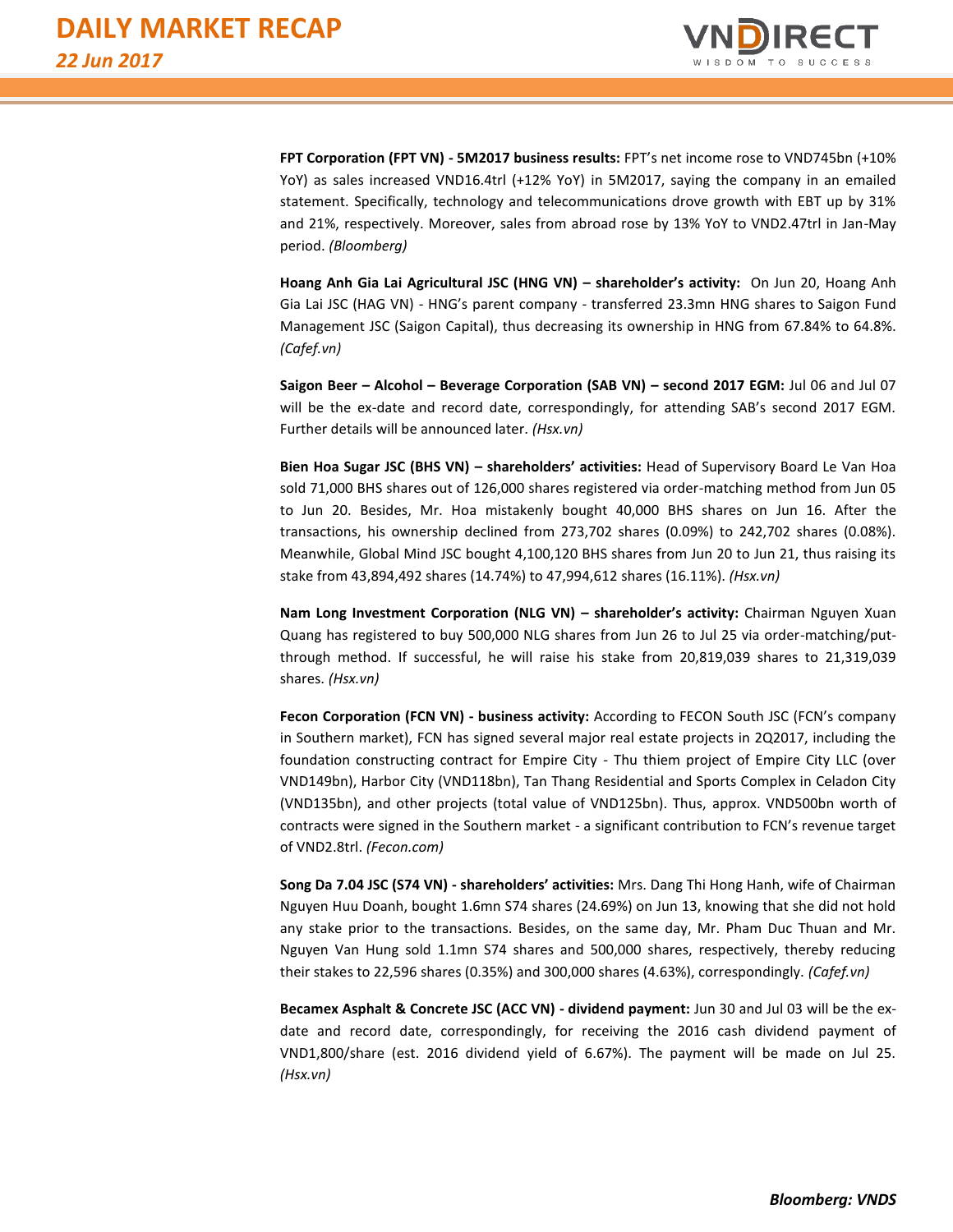

**Dong Nai Plastic JSC (DNP VN) - dividend payment and share issuance:** Jul 04 and Jul 05 will be the ex-date and the record date, respectively, for receiving 2016 stock dividend of 100:25 and executing the share purchase rights at the price of VND10,000/share and the ratio of 100:40. Accordingly, a total of 19.5mn shares will be issued and DNP's chartered capital is expected to rise by 65% from VND300bn to VND495bn after such issuances. *(Vsd.vn)*

**Phuc Hung Holding Construction JSC (PHC VN) – dividend payment and share issuance:** Jul 03 and Jul 04 will be the ex-date and record date, respectively, for receiving 2016 cash dividend of VND1,400/share (est. 2016 dividend yield of 7.04%) and executing the share purchase rights at the ratio of 10:9 and the price of VND10,000/share. Thus, PHC expects to issue and offer 9,899,979 shares to the existing shareholders. Shareholders can transfer the purchase rights from Jul 12 to Jul 26 while the subscription period will be from Jul 12 to Aug 01. Meanwhile, the cash dividend payment will be made on Jul 12. *(Vsd.vn)*

**FLC Faros Construction JSC (ROS VN) – shareholder's activity and stock dividend:** FLC Hotels and Resorts Management One Member Co., Ltd., a subsidiary of FLC Group JSC (FLC VN), has registered to buy 2.5mn ROS shares within 15 days from Jun 21. Currently, the organization holds 16.3mn ROS shares (3.79%). Besides, Jul 04 and Jul 05 will be the ex-date and record date, respectively, for paying 2016 stock dividend at the ratio of 10:1. Thus, the firm expects to issue 43mn shares for this payment. *(Faros.vn)*

**Techcom Capital Limited Company (FUCVREIT VN) – shareholder's activity:** Thao Dien Investment JSC, which relates to Ms. Do Tu Anh – member of Fund Board of Representative, sold 164,380 fund certificates out of 990,000 certificates registered from May 22 to Jun 20 via ordermatching method, thus decreasing its ownership from 4,929,630 to 4,765,250 certificates (95.3%). *(Vietstock.vn)*

**Hung Vuong Corporation (HVG VN) – warning status:** Ho Chi Minh City Stock Exchange (HOSE) has decided to maintain the warning status on HVG since the company recorded a negative figure of VND172.7bn in EAT for the parent company's shareholders in 1H FY2017 (from Oct 01, 2016 to Sep 30, 2017) based on the reviewed semi-annual financial statement. *(Cafef.vn)*

**Vietnam Ocean Shipping Agency Corporation (VSA VN) – dividend payment:** Jun 30 and Jul 03 will be the ex-date and record date, correspondingly, for receiving 2016 cash dividend of VND1,500/share (est. 2016 dividend yield of 5.36%) and stock dividend at the ratio of 10:1. The cash payment shall be made from Jul 25. *(Cafef.vn)*

**Vinafreight JSC (VNF VN) – shareholder's activity:** Transimex Corporation (TMS VN) bought 44,200 VNF shares from May 18 to Jun 16, thus lifting its stake to 2,851,320 shares (51.06%). After the transactions, TMS has continuously registered to buy 4,680 VNF shares from Jun 22 to Jul 21. *(Cafef.vn)*

**DIC Investment and Trading JSC (DIC VN) - 1Q2017 consolidated business results:** In 1Q2017, DIC recorded VND331.3bn in net revenue (-34.6% YoY) and VND690mn in EAT (-72.9% YoY). *(Cafef.vn)*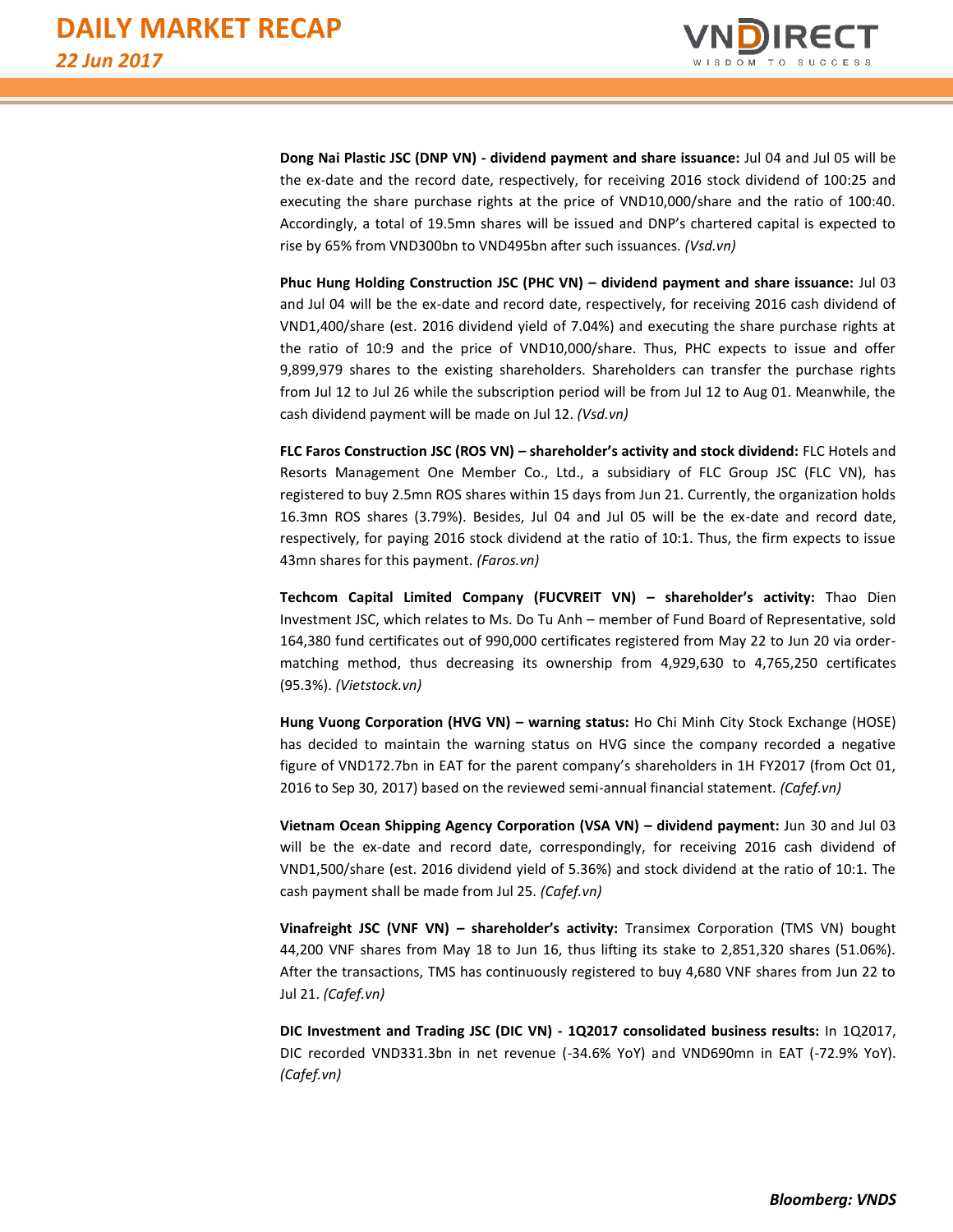

#### **MARKET MOVEMENTS**

|                                  | <b>HOSE</b> |       |      |         |        |  |  |  |  |  |  |  |  |  |
|----------------------------------|-------------|-------|------|---------|--------|--|--|--|--|--|--|--|--|--|
| <b>VND</b><br><b>Top gainers</b> |             |       |      |         |        |  |  |  |  |  |  |  |  |  |
| <b>Ticker</b>                    | Last        | Chg   | %chg | Vol.    | Index  |  |  |  |  |  |  |  |  |  |
|                                  | Price       |       |      |         | impact |  |  |  |  |  |  |  |  |  |
| нот                              | 28,450      | 1,850 | 7.0  | 190     | 0.006  |  |  |  |  |  |  |  |  |  |
| <b>KSB</b>                       | 55,500      | 3,600 | 6.9  | 1.92MLN | 0.070  |  |  |  |  |  |  |  |  |  |
| <b>SMA</b>                       | 8,790       | 570   | 6.9  | 75,040  | 0.004  |  |  |  |  |  |  |  |  |  |
| <b>STT</b>                       | 7.440       | 480   | 6.9  | 10      | 0.002  |  |  |  |  |  |  |  |  |  |
| LHG                              | 21,000      | 1,350 | 6.9  | 380,820 | 0.015  |  |  |  |  |  |  |  |  |  |

| <b>Top losers</b> |               |          |        |         | <b>VND</b>      |
|-------------------|---------------|----------|--------|---------|-----------------|
| <b>Ticker</b>     | Last<br>Price | Chg      | %chg   | Vol.    | Index<br>impact |
|                   |               |          |        |         |                 |
| <b>CTF</b>        | 34,050        | $-2,550$ | $-7.0$ | 1,860   | $-0.019$        |
| AMD               | 14,100        | $-1,050$ | $-6.9$ | 7.99MLN | $-0.028$        |
| <b>EMC</b>        | 18,900        | $-1,400$ | $-6.9$ | 10      | $-0.007$        |
| <b>NVT</b>        | 4,190         | $-310$   | $-6.9$ | 1.34MLN | $-0.012$        |
| TDG               | 11,600        | $-850$   | $-6.8$ | 6,040   | $-0.005$        |

| <b>VND</b><br><b>Top index movers</b> |              |       |      |         |        |  |  |  |  |  |  |  |
|---------------------------------------|--------------|-------|------|---------|--------|--|--|--|--|--|--|--|
| <b>Ticker</b>                         | Last         | Chg   | %chg | Vol.    | Index  |  |  |  |  |  |  |  |
|                                       | <b>Price</b> |       |      |         | impact |  |  |  |  |  |  |  |
| <b>PLX</b>                            | 69,500       | 2,600 | 3.9  | 1.12MLN | 1.394  |  |  |  |  |  |  |  |
| <b>MWG</b>                            | 101,000      | 3,300 | 3.4  | 398,150 | 0.421  |  |  |  |  |  |  |  |
| HNG                                   | 10,800       | 500   | 4.9  | 3.67MLN | 0.159  |  |  |  |  |  |  |  |
| HAG                                   | 9,560        | 410   | 4.5  | 7.81MLN | 0.134  |  |  |  |  |  |  |  |
| <b>PDR</b>                            | 28,000       | 1,350 | 5.1  | 1.36MLN | 0.124  |  |  |  |  |  |  |  |

| <b>Top index laggers</b><br><b>VND</b> |              |        |        |         |          |  |  |  |  |  |  |  |  |
|----------------------------------------|--------------|--------|--------|---------|----------|--|--|--|--|--|--|--|--|
| <b>Ticker</b>                          | Last         | Chg    | %chg   | Vol.    | Index    |  |  |  |  |  |  |  |  |
|                                        | <b>Price</b> |        |        |         | impact   |  |  |  |  |  |  |  |  |
| VCB                                    | 38.100       | $-550$ | $-1.4$ | 1.36MLN | $-0.820$ |  |  |  |  |  |  |  |  |
| VIC                                    | 42,100       | $-700$ | $-1.6$ | 291,210 | $-0.765$ |  |  |  |  |  |  |  |  |
| <b>BID</b>                             | 19.850       | $-450$ | $-2.2$ | 4.70MLN | $-0.637$ |  |  |  |  |  |  |  |  |
| GAS                                    | 57,000       | $-700$ | $-1.2$ | 686,630 | $-0.555$ |  |  |  |  |  |  |  |  |
| VNM                                    | 152,900      | $-900$ | -0.6   | 244,120 | $-0.541$ |  |  |  |  |  |  |  |  |

|               | Top active volume    |          |        |          | <b>VND</b>      | <b>Top active volume</b> |                      |        |        |          |                 |
|---------------|----------------------|----------|--------|----------|-----------------|--------------------------|----------------------|--------|--------|----------|-----------------|
| <b>Ticker</b> | Last<br><b>Price</b> | Chg      | %chg   | Vol.     | Index<br>impact | Ticker                   | Last<br><b>Price</b> | Chg    | %chg   | Vol.     | Index<br>impact |
| <b>SCR</b>    | 12.550               | 200      | 1.6    | 10.57MLN | 0.019           | <b>SHB</b>               | 7.400                | $-300$ | $-3.9$ | 15.90MLN | 0.000           |
| AMD           | 14,100               | $-1.050$ | $-6.9$ | 7.99MLN  | $-0.028$        | <b>VCG</b>               | 20,400               | 700    | 3.6    | 3.97MLN  | 0.000           |
| <b>HAG</b>    | 9,560                | 410      | 4.5    | 7.81MLN  | 0.134           | ACB                      | 26,100               | $-200$ | $-0.8$ | 2.19MLN  | 0.000           |
| <b>FLC</b>    | 7.060                | -40      | $-0.6$ | 7.21MLN  | $-0.011$        | CEO                      | 11,000               | $-300$ | $-2.7$ | 1.81MLN  | 0.000           |
| <b>DXG</b>    | 17,700               | 400      | 2.3    | 6.65MLN  | 0.047           | SHS                      | 13,400               | 200    | 1.5    | 1.72MLN  | 0.000           |

|                                  |              |       | <b>HOSE</b> |         |        |               |                           |       | <b>HNX</b> |         |        |  |
|----------------------------------|--------------|-------|-------------|---------|--------|---------------|---------------------------|-------|------------|---------|--------|--|
| <b>VND</b><br><b>Top gainers</b> |              |       |             |         |        |               | <b>VND</b><br>Top gainers |       |            |         |        |  |
| Ticker                           | Last         | Chg   | %chg        | Vol.    | Index  | <b>Ticker</b> | Last                      | Chg   | %chg       | Vol.    | Index  |  |
|                                  | <b>Price</b> |       |             |         | impact |               | <b>Price</b>              |       |            |         | impact |  |
| нот                              | 28,450       | 1,850 | 7.0         | 190     | 0.006  | <b>SIC</b>    | 10,000                    | 900   | 9.9        | 311,700 | 0.000  |  |
| KSB                              | 55,500       | 3,600 | 6.9         | 1.92MLN | 0.070  | <b>CTP</b>    | 23,500                    | 2,100 | 9.8        | 658,400 | 0.000  |  |
| SMA                              | 8,790        | 570   | 6.9         | 75,040  | 0.004  | <b>SEB</b>    | 35,900                    | 3,200 | 9.8        | 3,700   | 0.000  |  |
| STT                              | 7,440        | 480   | 6.9         | 10      | 0.002  | <b>PEN</b>    | 10,100                    | 900   | 9.8        | 400     | 0.000  |  |
| LHG                              | 21,000       | 1,350 | 6.9         | 380,820 | 0.015  | <b>HLY</b>    | 15,900                    | 1,400 | 9.7        | 1,200   | 0.000  |  |

| <b>Top losers</b> |                      |          |        |         | <b>VND</b>             | <b>Top losers</b> |                      |          |         |         | <b>VND</b>      |
|-------------------|----------------------|----------|--------|---------|------------------------|-------------------|----------------------|----------|---------|---------|-----------------|
| Ticker            | Last<br><b>Price</b> | Chg      | %chg   | Vol.    | <b>Index</b><br>impact | <b>Ticker</b>     | Last<br><b>Price</b> | Chg      | %chg    | Vol.    | Index<br>impact |
| CTF               | 34.050               | $-2.550$ | $-7.0$ | 1.860   | $-0.019$               | VGS               | 10.500               | $-300$   | $-14.6$ | 318,200 | 0.000           |
| AMD               | 14,100               | $-1.050$ | $-6.9$ | 7.99MLN | $-0.028$               | <b>BDB</b>        | 9.000                | $-1.000$ | $-10.0$ | 100     | 0.000           |
| <b>EMC</b>        | 18,900               | $-1.400$ | $-6.9$ | 10      | $-0.007$               | VC1               | 17.100               | $-1,900$ | $-10.0$ | 200     | 0.000           |
| <b>NVT</b>        | 4.190                | $-310$   | $-6.9$ | 1.34MLN | $-0.012$               | DC2               | 7.600                | $-800$   | $-9.5$  | 29.500  | 0.000           |
| TDG               | 11,600               | $-850$   | $-6.8$ | 6,040   | $-0.005$               | <b>HHC</b>        | 47,600               | $-4,900$ | $-9.3$  | 28,100  | 0.000           |

|            | <b>Top index movers</b> |       |      |         | <b>VND</b> | <b>Top index movers</b> |              |       |      |         | <b>VND</b> |
|------------|-------------------------|-------|------|---------|------------|-------------------------|--------------|-------|------|---------|------------|
| Ticker     | Last                    | Chg   | %chg | Vol.    | Index      | Ticker                  | Last         | Chg   | %chg | Vol.    | Index      |
|            | <b>Price</b>            |       |      |         | impact     |                         | <b>Price</b> |       |      |         | impact     |
| <b>PLX</b> | 69.500                  | 2,600 | 3.9  | 1.12MLN | 1.394      | <b>NVB</b>              | 10,500       | 900   | 9.4  | 29.600  | 0.288      |
| MWG        | 101,000                 | 3,300 | 3.4  | 398.150 | 0.421      | VCG                     | 20,400       | 700   | 3.6  | 3.97MLN | 0.087      |
| HNG        | 10,800                  | 500   | 4.9  | 3.67MLN | 0.159      | <b>VND</b>              | 21.900       | 500   | 2.3  | 726,000 | 0.048      |
| HAG        | 9,560                   | 410   | 4.5  | 7.81MLN | 0.134      | PTI                     | 25.500       | 2,000 | 8.5  | 100     | 0.045      |
| <b>PDR</b> | 28,000                  | 1,350 | 5.1  | 1.36MLN | 0.124      | <b>CVT</b>              | 45,800       | 1,400 | 3.2  | 920,500 | 0.040      |

|        | <b>Top index laggers</b> |        |        |         | <b>VND</b> |               | <b>Top index laggers</b> |          |         |          | <b>VND</b>   |
|--------|--------------------------|--------|--------|---------|------------|---------------|--------------------------|----------|---------|----------|--------------|
| Ticker | Last                     | Chg    | %chg   | Vol.    | Index      | <b>Ticker</b> | Last                     | Chg      | %chg    | Vol.     | <b>Index</b> |
|        | <b>Price</b>             |        |        |         | impact     |               | <b>Price</b>             |          |         |          | impact       |
| VCB    | 38,100                   | $-550$ | $-1.4$ | 1.36MLN | $-0.820$   | <b>SHB</b>    | 7.400                    | $-300$   | $-3.9$  | 15.90MLN | $-0.291$     |
| VIC    | 42,100                   | $-700$ | $-1.6$ | 291.210 | $-0.765$   | <b>ACB</b>    | 26,100                   | $-200$   | $-0.8$  | 2.19MLN  | $-0.173$     |
| BID    | 19,850                   | $-450$ | $-2.2$ | 4.70MLN | $-0.637$   | VGS           | 10,500                   | $-300$   | $-14.6$ | 318.200  | $-0.068$     |
| GAS    | 57,000                   | $-700$ | $-1.2$ | 686.630 | $-0.555$   | CEO           | 11.000                   | $-300$   | $-2.7$  | 1.81MLN  | $-0.031$     |
| VNM    | 152,900                  | $-900$ | $-0.6$ | 244.120 | $-0.541$   | SLS           | 176.500                  | $-5,500$ | $-3.0$  | 47.900   | $-0.030$     |

|               | <b>VND</b><br><b>Top active volume</b> |        |         |          |        |  |  |  |  |  |  |  |  |  |
|---------------|----------------------------------------|--------|---------|----------|--------|--|--|--|--|--|--|--|--|--|
| <b>Ticker</b> | Last                                   | Chg    | %chg    | Vol.     | Index  |  |  |  |  |  |  |  |  |  |
|               | <b>Price</b>                           |        |         |          | impact |  |  |  |  |  |  |  |  |  |
| <b>SHB</b>    | 7,400                                  | $-300$ | $-3.9$  | 15.90MLN | 0.000  |  |  |  |  |  |  |  |  |  |
| <b>VCG</b>    | 20,400                                 | 700    | 3.6     | 3.97MLN  | 0.000  |  |  |  |  |  |  |  |  |  |
| ACB           | 26,100                                 | $-200$ | $-0.8$  | 2.19MLN  | 0.000  |  |  |  |  |  |  |  |  |  |
| CEO           | 11,000                                 | $-300$ | $-2.7$  | 1.81MLN  | 0.000  |  |  |  |  |  |  |  |  |  |
| <b>SHS</b>    | 13,400                                 | 200    | $1.5\,$ | 1.72MLN  | 0.000  |  |  |  |  |  |  |  |  |  |

*Source: Bloomberg*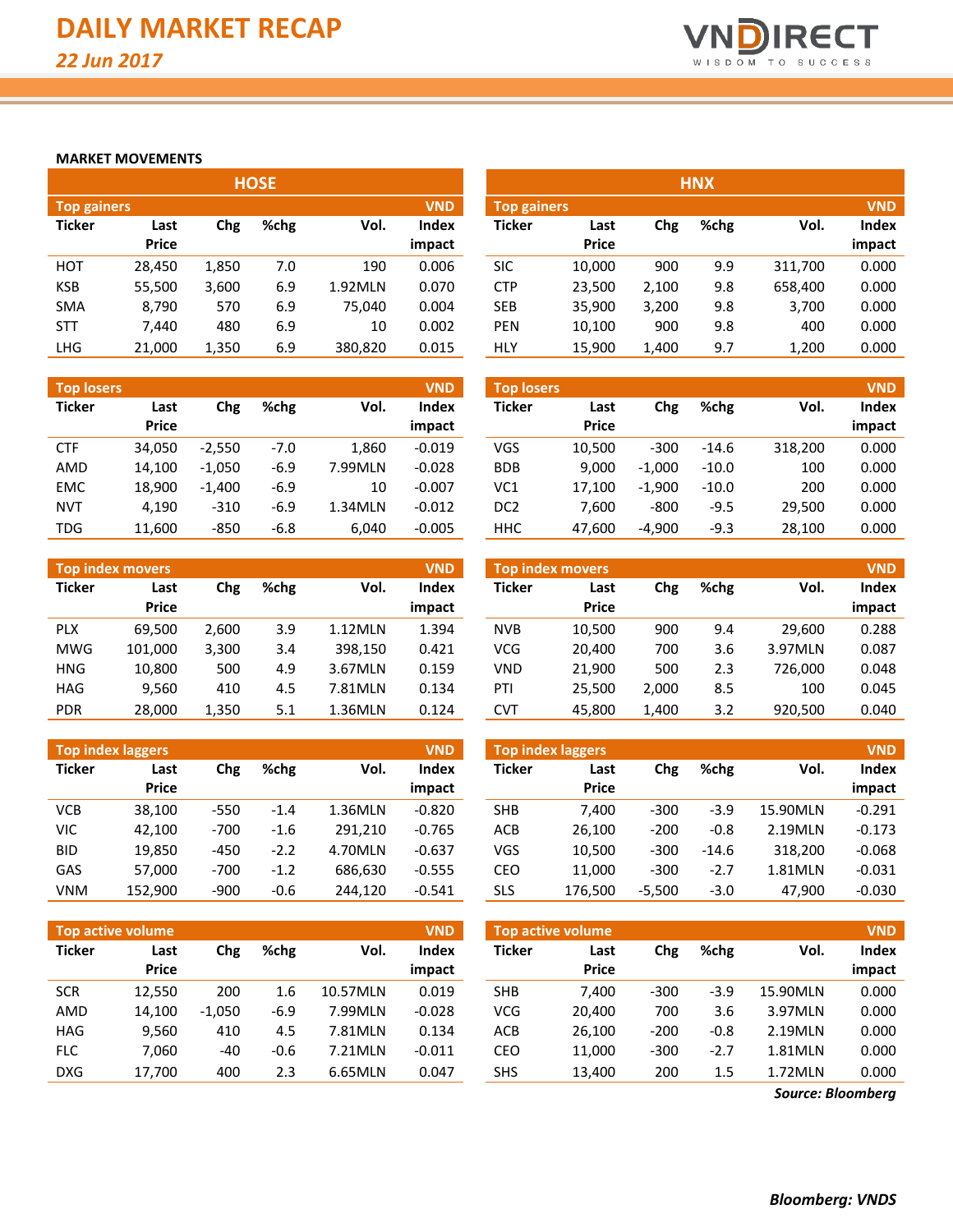

#### **FOREIGN ACTIVITIES**

| <b>Volume (Mn'shs)</b> | <b>HOSE</b> | d/d    | HNX   | d/d    | Value (VND'bn)        | <b>HOSE</b> | d/d   | <b>HNX</b> | d/d      |
|------------------------|-------------|--------|-------|--------|-----------------------|-------------|-------|------------|----------|
| <b>F.BUY</b>           | 18.5        | 81.2%  | 0.3   | -53.6% | <b>BUY</b>            | 545         | 31.1% |            | $-25.3%$ |
| % of market            | 8.3%        |        | 0.4%  |        | % of market           | 12.3%       |       | 1.1%       |          |
| <b>F.SELL</b>          | 17.4        | 122.0% | 1.4   | 3.3%   | <b>SELL</b>           | 495         | 37.7% | 14         | 6.8%     |
| % of market            | $0.0\%$     |        | 0.0%  |        | % of market           | 0.0%        |       | 2.2%       |          |
| <b>NET BUY (SELL)</b>  | $1.1\,$     |        | (1.1) |        | <b>NET BUY (SELL)</b> | 50          |       |            |          |
|                        |             |        |       |        |                       |             |       | $\sim$     | .        |

*Source: HSX, HNX*

Foreign net buy/sell (30 days) in VND'bn



| <b>Volume (Mn'shs)</b> |         | HOSE % of 2016 |       | HNX $%$ of 2016 | Value (VND'bn)        |        | HOSE % of 2016 |       | HNX % of 2016 |
|------------------------|---------|----------------|-------|-----------------|-----------------------|--------|----------------|-------|---------------|
| <b>BUY</b>             | 1.247.5 | 50.7%          | 140.0 | 35.5%           | <b>BUY</b>            | 54.257 | 59.5%          | 2,048 | 32.9%         |
| % of market            | 5.9%    |                | 2.4%  |                 | % of market           | 12.6%  |                | 3.2%  |               |
| <b>SELL</b>            | 1.296.9 | 48.5%          | 134.8 | 41.1%           | <b>SELL</b>           | 46.453 | 46.9%          | 1,844 | 36.2%         |
| % of market            | 6.2%    |                | 2.3%  |                 | % of market           | 10.8%  |                | 2.9%  |               |
| <b>NET BUY (SELL)</b>  | (49.4)  |                | 5.2   |                 | <b>NET BUY (SELL)</b> | 7.804  |                | 204   |               |

*Source: HSX, HNX*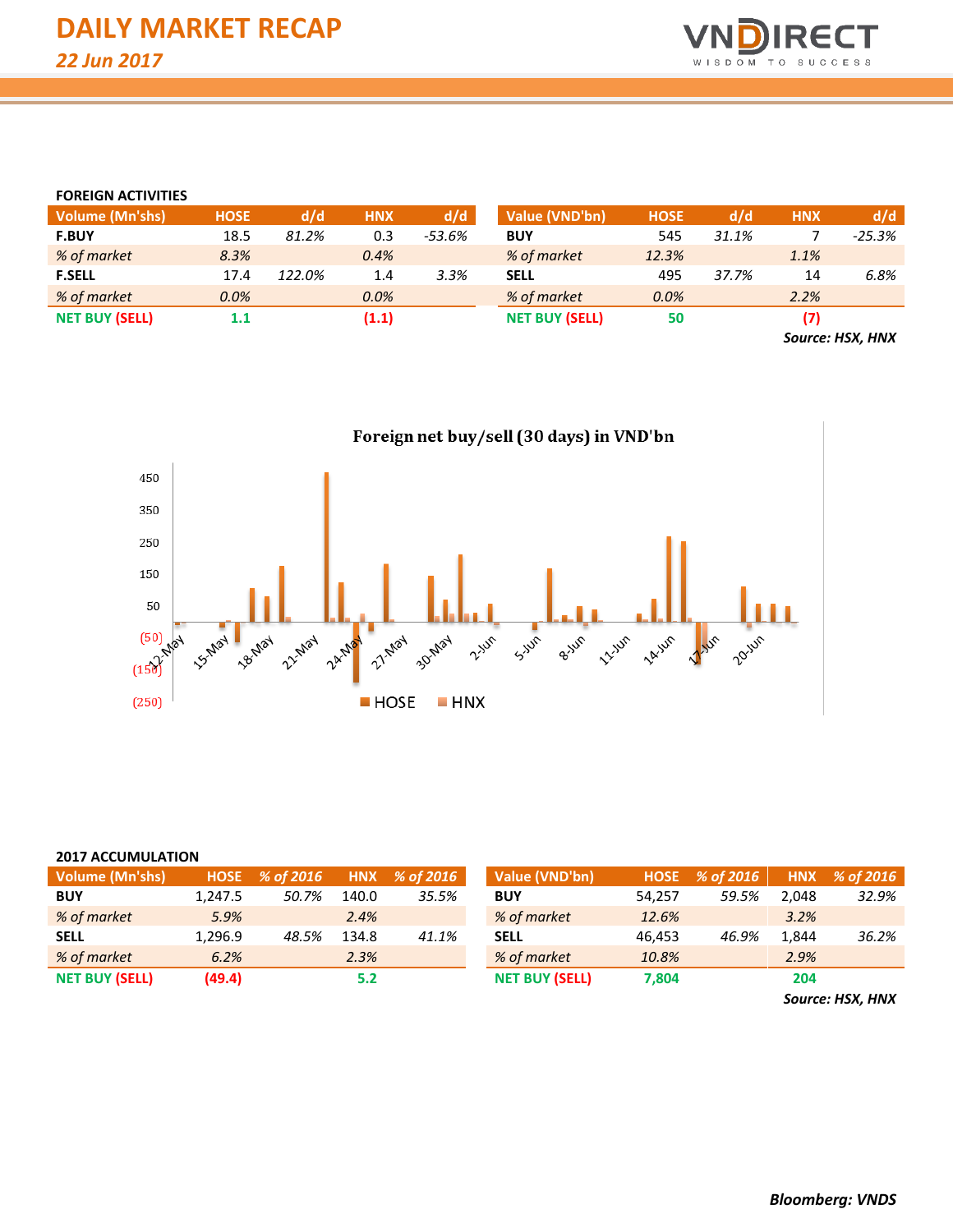

#### **FOREIGN ACTIVITIES**

| <b>HOSE</b>                   |                      |        |         |              |                        |  |  |  |  |  |  |  |  |
|-------------------------------|----------------------|--------|---------|--------------|------------------------|--|--|--|--|--|--|--|--|
| Top buy by foreigners (value) | <b>VND'bn</b>        |        |         |              |                        |  |  |  |  |  |  |  |  |
| <b>Ticker</b>                 | Last<br><b>Price</b> | Chg    | %chg    | <b>Value</b> | <b>Index</b><br>impact |  |  |  |  |  |  |  |  |
| <b>MBB</b>                    | 21,700               | $-200$ | $-0.91$ | 275.7        | $-0.142$               |  |  |  |  |  |  |  |  |
| <b>VNM</b>                    | 152,900              | $-900$ | $-0.59$ | 57.2         | $-0.541$               |  |  |  |  |  |  |  |  |
| <b>PLX</b>                    | 69,500               | 2,600  | 3.89    | 23.6         | 1.394                  |  |  |  |  |  |  |  |  |
| GAS                           | 57,000               | $-700$ | $-1.21$ | 23.0         | $-0.555$               |  |  |  |  |  |  |  |  |
| HSG                           | 32,350               | 650    | 2.05    | 18.7         | 0.054                  |  |  |  |  |  |  |  |  |

| VND'bn<br><b>Top sell by foreigners (value)</b> |               |          |         |              |                        |  |  |  |  |  |  |  |  |
|-------------------------------------------------|---------------|----------|---------|--------------|------------------------|--|--|--|--|--|--|--|--|
| <b>Ticker</b>                                   | Last<br>Price | Chg      | %chg    | <b>Value</b> | <b>Index</b><br>impact |  |  |  |  |  |  |  |  |
| <b>MBB</b>                                      | 21,700        | $-200$   | $-0.91$ | 275.8        | $-0.142$               |  |  |  |  |  |  |  |  |
| VNM                                             | 152,900       | -900     | $-0.59$ | 49.0         | $-0.541$               |  |  |  |  |  |  |  |  |
| DHG                                             | 128,000       | $-1,000$ | $-0.78$ | 18.8         | $-0.036$               |  |  |  |  |  |  |  |  |
| DXG                                             | 17,700        | 400      | 2.31    | 14.2         | 0.047                  |  |  |  |  |  |  |  |  |
| VCB                                             | 38,100        | $-550$   | $-1.42$ | 13.8         | $-0.820$               |  |  |  |  |  |  |  |  |

| VND'bn<br>Top net buy by foreigners (value) |                      |        |         |              |                        |  |  |  |  |  |  |  |  |
|---------------------------------------------|----------------------|--------|---------|--------------|------------------------|--|--|--|--|--|--|--|--|
| <b>Ticker</b>                               | Last<br><b>Price</b> | Chg    | %chg    | <b>Value</b> | <b>Index</b><br>impact |  |  |  |  |  |  |  |  |
| <b>PLX</b>                                  | 69,500               | 2,600  | 3.89    | 23.6         | 1.394                  |  |  |  |  |  |  |  |  |
| VHC                                         | 58,400               | 1,900  | 3.36    | 16.2         | 0.073                  |  |  |  |  |  |  |  |  |
| GAS                                         | 57,000               | $-700$ | $-1.21$ | 15.4         | $-0.555$               |  |  |  |  |  |  |  |  |
| <b>VNM</b>                                  | 152,900              | $-900$ | $-0.59$ | 8.3          | $-0.541$               |  |  |  |  |  |  |  |  |
| HSG                                         | 32,350               | 650    | 2.05    | 6.8          | 0.054                  |  |  |  |  |  |  |  |  |

| VND'bn<br>Top net sell by foreigners (value) |              |          |         |              |              |  |  |  |  |  |  |  |  |
|----------------------------------------------|--------------|----------|---------|--------------|--------------|--|--|--|--|--|--|--|--|
| Ticker                                       | Last         | Chg      | %chg    | <b>Value</b> | <b>Index</b> |  |  |  |  |  |  |  |  |
|                                              | <b>Price</b> |          |         |              | impact       |  |  |  |  |  |  |  |  |
| <b>DXG</b>                                   | 17,700       | 400      | 2.31    | $-13.4$      | 0.047        |  |  |  |  |  |  |  |  |
| <b>MSN</b>                                   | 41,600       | $-400$   | $-0.95$ | $-13.1$      | $-0.190$     |  |  |  |  |  |  |  |  |
| <b>DHG</b>                                   | 128,000      | $-1,000$ | $-0.78$ | $-11.2$      | $-0.036$     |  |  |  |  |  |  |  |  |
| VJC                                          | 124,000      | $-1,100$ | $-0.88$ | $-7.9$       | $-0.147$     |  |  |  |  |  |  |  |  |
| DQC                                          | 47,450       | -50      | $-0.11$ | $-2.8$       | $-0.001$     |  |  |  |  |  |  |  |  |

|            |                                      | <b>HOSE</b> |         |       |                 |               |                                | <b>HNX</b> |         |       |                 |  |
|------------|--------------------------------------|-------------|---------|-------|-----------------|---------------|--------------------------------|------------|---------|-------|-----------------|--|
|            | <b>Top buy by foreigners (value)</b> |             |         |       | <b>VND'bn</b>   |               | Top buy by foreigners (value), |            |         |       |                 |  |
| Ticker     | Last<br><b>Price</b>                 | Chg         | %chg    | Value | Index<br>impact | <b>Ticker</b> | Last<br><b>Price</b>           | Chg        | %chg    | Value | Index<br>impact |  |
| <b>MBB</b> | 21,700                               | $-200$      | $-0.91$ | 275.7 | $-0.142$        | <b>CAN</b>    | 25,000                         | $-2,500$   | $-9.09$ | 1.3   | 0.000           |  |
| VNM        | 152,900                              | $-900$      | $-0.59$ | 57.2  | $-0.541$        | <b>VCG</b>    | 20,400                         | 700        | 3.55    | 1.0   | 0.000           |  |
| <b>PLX</b> | 69,500                               | 2,600       | 3.89    | 23.6  | 1.394           | <b>HUT</b>    | 12,500                         | $-100$     | $-0.79$ | 0.6   | 0.000           |  |
| GAS        | 57,000                               | $-700$      | $-1.21$ | 23.0  | $-0.555$        | <b>MAS</b>    | 95,800                         | 0          | 0.00    | 0.5   | 0.000           |  |
| HSG        | 32,350                               | 650         | 2.05    | 18.7  | 0.054           | <b>TKC</b>    | 25,000                         | 0          | 0.00    | 0.4   | 0.000           |  |

|            | <b>Top sell by foreigners (value)</b> |          |         |       | <b>VND'bn</b>          | Top sell by foreigners (value) |                      |        |         |              | <b>VND'bn</b>   |
|------------|---------------------------------------|----------|---------|-------|------------------------|--------------------------------|----------------------|--------|---------|--------------|-----------------|
| Ticker     | Last<br><b>Price</b>                  | Chg      | %chg    | Value | <b>Index</b><br>impact | <b>Ticker</b>                  | Last<br><b>Price</b> | Chg    | %chg    | <b>Value</b> | Index<br>impact |
| MBB        | 21.700                                | $-200$   | $-0.91$ | 275.8 | $-0.142$               | <b>SHB</b>                     | 7.400                | $-300$ | $-3.90$ | 7.6          | 0.000           |
| VNM        | 152.900                               | $-900$   | $-0.59$ | 49.0  | $-0.541$               | <b>CVT</b>                     | 45,800               | 1.400  | 3.15    | 1.7          | 0.000           |
| DHG        | 128.000                               | $-1.000$ | $-0.78$ | 18.8  | $-0.036$               | <b>PVS</b>                     | 16,500               | $-100$ | $-0.60$ | 1.5          | 0.000           |
| <b>DXG</b> | 17,700                                | 400      | 2.31    | 14.2  | 0.047                  | <b>VND</b>                     | 21.900               | 500    | 2.34    | 1.3          | 0.000           |
| VCB        | 38,100                                | $-550$   | $-1.42$ | 13.8  | $-0.820$               | <b>NET</b>                     | 28,900               | $-100$ | $-0.34$ | 0.6          | 0.000           |

|            | Top net buy by foreigners (value) |        |         |              | <b>VND'bn</b>          | Top net buy by foreigners (value) | <b>VND'bn</b>        |          |         |       |                 |
|------------|-----------------------------------|--------|---------|--------------|------------------------|-----------------------------------|----------------------|----------|---------|-------|-----------------|
| Ticker     | Last<br><b>Price</b>              | Chg    | %chg    | <b>Value</b> | <b>Index</b><br>impact | <b>Ticker</b>                     | Last<br><b>Price</b> | Chg      | %chg    | Value | Index<br>impact |
| <b>PLX</b> | 69,500                            | 2.600  | 3.89    | 23.6         | 1.394                  | CAN                               | 25.000               | $-2,500$ | $-9.09$ | 1.3   | 0.000           |
| VHC        | 58,400                            | 1.900  | 3.36    | 16.2         | 0.073                  | <b>VCG</b>                        | 20,400               | 700      | 3.55    | 1.0   | 0.000           |
| GAS        | 57,000                            | $-700$ | $-1.21$ | 15.4         | $-0.555$               | <b>HUT</b>                        | 12.500               | $-100$   | $-0.79$ | 0.6   | 0.000           |
| VNM        | 152,900                           | $-900$ | $-0.59$ | 8.3          | $-0.541$               | <b>MAS</b>                        | 95,800               | 0        | 0.00    | 0.5   | 0.000           |
| HSG        | 32,350                            | 650    | 2.05    | 6.8          | 0.054                  | TKC                               | 25,000               | 0        | 0.00    | 0.4   | 0.000           |

|            | Top net sell by foreigners (value) |          |         |                       | <b>VND'bn</b> | Top net sell by foreigners (value), | VND'bn       |        |         |              |        |  |
|------------|------------------------------------|----------|---------|-----------------------|---------------|-------------------------------------|--------------|--------|---------|--------------|--------|--|
| Ticker     | Chg<br>Last                        |          | %chg    | <b>Index</b><br>Value |               | <b>Ticker</b>                       | Last         | Chg    | %chg    | <b>Value</b> | Index  |  |
|            | <b>Price</b>                       |          |         |                       | impact        |                                     | <b>Price</b> |        |         |              | impact |  |
| DXG        | 17,700                             | 400      | 2.31    | $-13.4$               | 0.047         | <b>SHB</b>                          | 7.400        | -300   | $-3.90$ | $-7.5$       | 0.000  |  |
| <b>MSN</b> | 41,600                             | -400     | $-0.95$ | $-13.1$               | $-0.190$      | <b>CVT</b>                          | 45.800       | 1.400  | 3.15    | $-1.6$       | 0.000  |  |
| <b>DHG</b> | 128.000                            | $-1.000$ | $-0.78$ | $-11.2$               | $-0.036$      | <b>PVS</b>                          | 16,500       | $-100$ | $-0.60$ | $-1.5$       | 0.000  |  |
| VJC        | 124.000                            | $-1.100$ | $-0.88$ | $-7.9$                | $-0.147$      | <b>VND</b>                          | 21.900       | 500    | 2.34    | $-1.3$       | 0.000  |  |
| DQC        | 47,450                             | -50      | $-0.11$ | $-2.8$                | $-0.001$      | <b>BCC</b>                          | 14,700       | $-100$ | $-0.68$ | $-0.3$       | 0.000  |  |
|            |                                    |          |         |                       |               |                                     |              |        |         |              |        |  |

*Source: Bloomberg, HOSE, HNX*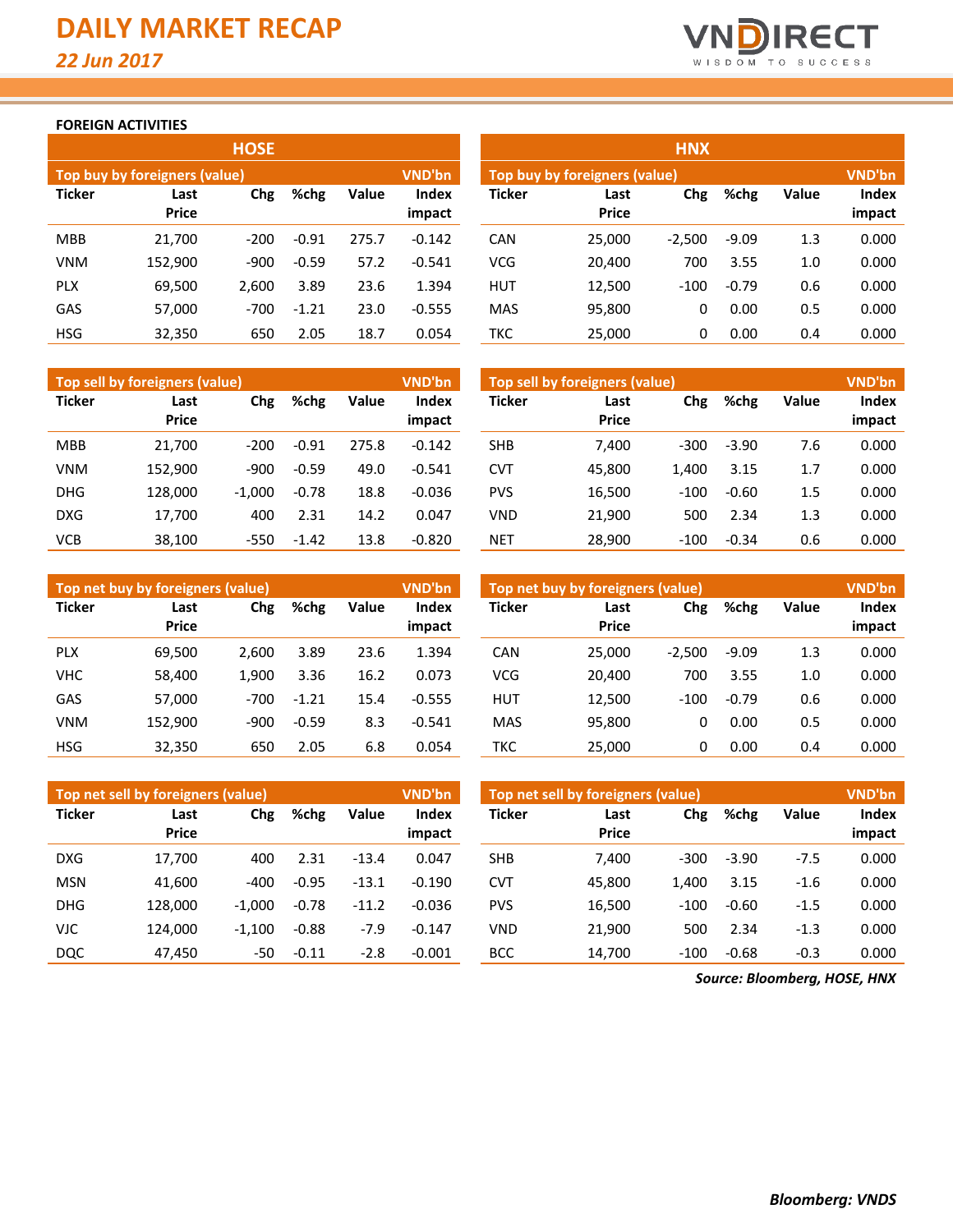

#### **TOP 70 MARKET CAPS SNAPSHOT ON HOSE**

| No.             | <b>Ticker</b> | <b>Price</b> |         | Price change (%) |         | Mkt. Cap       | Outs. Vol. | <b>Float ratio</b> | <b>Avail. FII</b> | Ave. daily vol. |             | <b>EPS</b>     |                | P/E              | P/B              | <b>ROE</b>     | <b>ROA</b>    |
|-----------------|---------------|--------------|---------|------------------|---------|----------------|------------|--------------------|-------------------|-----------------|-------------|----------------|----------------|------------------|------------------|----------------|---------------|
|                 |               | <b>VND</b>   | 1M      | 3M               | 6M      | <b>US\$mln</b> | Mln'shs    | %                  | %                 | (30 days-shs)   | <b>T12M</b> | <b>Diluted</b> | 1Y Gr.         | $\boldsymbol{x}$ | $\boldsymbol{X}$ | %              | $\frac{9}{6}$ |
| 1               | <b>VNM VM</b> | 152,900      | 1.7     | 11.9             | 24.2    | 9,765          | 1,451      | 57.8               | 44.9              | 668,333         | 6,281       | 5,831          | 19.9           | 24.3             | 9.0              | 38.3           | 33.7          |
| 2               | <b>VCB VM</b> | 38,100       | 1.6     | 1.1              | 9.2     | 6,032          | 3,598      | 22.9               | 9.2               | 1,759,713       | 1,668       | 1,566          | 6.0            | 22.8             | 2.7              | 12.4           | 1.0           |
| 3               | <b>SAB VM</b> | 205,000      | 7.7     | 1.0              | 1.0     | 5,785          | 641        | 10.4               | 39.2              | 42,765          | 7,265       | 6,442          | 37.3           | 28.2             | 10.5             | 35.2           | 22.9          |
| $\overline{4}$  | <b>VIC VM</b> | 42,100       | 2.2     | 1.1              | 0.2     | 4,887          | 2,638      | 52.3               | 19.1              | 891,347         | 1,255       | 1,178          | 111.2          | 33.6             | 3.9              | 10.5           | 1.6           |
| 5               | <b>GAS VM</b> | 57,000       | $-1.9$  | 7.5              | $-10.2$ | 4,799          | 1,913      | 4.2                | 46.0              | 564,807         | 4,119       | 3,548          | $-18.8$        | 13.8             | 2.7              | 19.1           | 13.1          |
| $6\phantom{1}6$ | <b>PLX VM</b> | 69,500       | 14.7    | N/A              | N/A     | 3,544          | 1,159      | 100.0              | 11.8              | 1,449,259       | 4,254       | 4,254          | 43.0           | 16.3             | 4.0              | 27.7           | 8.9           |
| 7               | CTG VM        | 19,950       | 3.9     | 8.7              | 32.1    | 3,269          | 3,723      | 15.8               | 0.0               | 1,926,903       | 1,867       | 1,457          | 20.6           | 10.7             | 1.3              | 12.0           | 0.8           |
| 8               | <b>BID VM</b> | 19,850       | 7.9     | 14.1             | 36.0    | 2,986          | 3,419      | 4.7                | 28.6              | 5,795,640       | 1,843       | 1,354          | $-5.1$         | 10.8             | 1.5              | 14.6           | 0.7           |
| 9               | <b>MSN VM</b> | 41,600       | $-5.7$  | $-12.4$          | $-4.4$  | 2,084          | 1,138      | 32.2               | 19.0              | 512,169         | 2,467       | 2,481          | 86.5           | 16.9             | 3.1              | 18.1           | 4.1           |
| 10              | <b>HPG VM</b> | 30,750       | 13.7    | 16.2             | 15.9    | 2,053          | 1,517      | 58.9               | 11.1              | 4,835,765       | 5,565       | 4,470          | 82.3           | 5.5              | 1.9              | 40.9           | 24.1          |
| 11              | VJC VM        | 124,000      | $-3.4$  | $-0.8$           | N/A     | 1,759          | 322        | 61.0               | 5.6               | 328,528         | 8,726       | 8,726          | $-24.9$        | 14.2             | 8.2              | 68.7           | 14.3          |
| 12              | <b>NVL VM</b> | 67,600       | $-1.7$  | 0.0              | N/A     | 1,753          | 589        | 33.8               | 36.1              | 792,701         | 3,396       | 3,059          | N/A            | 19.9             | 4.4              | 23.1           | 5.3           |
| 13              | <b>BVH VM</b> | 57,800       | $-0.9$  | $-2.9$           | $-2.2$  | 1,731          | 680        | 29.1               | 24.5              | 374,633         | 1,641       | 1,651          | 10.9           | 35.2             | 2.9              | 8.5            | 1.6           |
| 14              | <b>MBB VM</b> | 21,700       | 18.6    | 40.9             | 63.8    | 1,635          | 1,713      | 49.8               | 0.0               | 2,680,184       | 1,811       | 1,715          | $-6.3$         | 12.0             | 1.5              | 12.7           | 1.3           |
| 15              | <b>ROS VM</b> | 85,300       | $-40.6$ | $-44.6$          | $-22.0$ | 1,614          | 430        | 27.2               | 47.2              | 4,841,391       | 1,136       | 1,136          | N/A            | 75.1             | 7.5              | 11.7           | 7.4           |
| 16              | <b>MWG VM</b> | 101,000      | 10.7    | 19.4             | 30.3    | 1,367          | 308        | 71.4               | 0.0               | 344,249         | 5,709       | 4,974          | 40.3           | 17.7             | 7.1              | 47.1           | 15.6          |
| 17              | STB VM        | 14,300       | 12.6    | 33.0             | 74.4    | 1,135          | 1,804      | 94.6               | 15.2              | 4,906,309       | 233         | 207            | $-77.1$        | 61.2             | 1.1              | 1.8            | 0.1           |
| 18              | <b>FPT VM</b> | 47,600       | 12.9    | 18.7             | 28.6    | 1,112          | 531        | 70.3               | 0.0               | 1,069,712       | 3,899       | 3,413          | 2.9            | 12.2             | 2.5              | 21.8           | 7.8           |
| 19              | <b>BHN VM</b> | 78,900       | $-3.0$  | $-13.3$          | N/A     | 805            | 232        | 100.0              | 31.6              | 5,283           | 3,236       | 3,236          | $-9.6$         | 24.4             | 3.2              | 13.8           | 8.0           |
| 20              | <b>DHG VM</b> | 128,000      | 28.7    | 55.5             | 103.8   | 736            | 131        | 31.8               | 0.1               | 257,695         | 4,808       | 4,662          | 21.7           | 26.6             | 5.5              | 22.1           | 20.1          |
| 21              | <b>CTD VM</b> | 215,200      | 7.2     | 6.1              | 18.2    | 729            | 77         | 89.1               | 3.8               | 104,487         | 20,854      | 20,894         | 89             | 10               | 3                | 28.1           | 15            |
| 22              | <b>EIB VM</b> | 13,100       | 14.4    | 7.4              | 36.5    | 709            | 1,229      | 76                 | 0.7               | 442,043         | 343         | 251            | 661            | 38               | 1.2              | $\overline{3}$ | $\pmb{0}$     |
| 23              | SSI VM        | 27,350       | 6.2     | 21.3             | 41.0    | 590            | 490        | 57.0               | 45.2              | 4,818,359       | 2,133       | 1,698          | $\overline{2}$ | 13               | 1.6              | 14             | 7             |
| 24              | <b>HSG VM</b> | 32,350       | 13.9    | 20.1             | 9.7     | 498            | 350        | 50.2               | 10.8              | 3,436,968       | 5,445       | 4,200          | 120.2          | 5.9              | 2.4              | 42.7           | 12.4          |
| 25              | <b>REE VM</b> | 36,350       | 12.2    | 38.2             | 52.1    | 496            | 310        | 48.3               | 0.0               | 1,465,310       | 4,274       | 3,526          | 27.9           | 8.5              | 1.6              | 16.2           | 10.4          |
| 26              | PNJ VM        | 98,300       | 4.6     | 31.8             | 45.4    | 425            | 98         | 65.3               | 0.0               | 256,220         | 5,654       | 4,383          | 672            | 17               | 5.5              | 35             | 17            |
| 27              | <b>KDC VM</b> | 46,550       | 11.4    | 17.6             | 41.1    | 421            | 206        | 49.8               | 40.7              | 599,722         | 5,672       | 5,714          | $-74.7$        | 8.2              | 1.6              | 20.8           | 15.6          |
| 28              | <b>CII VM</b> | 37,550       | $-2.2$  | $-4.9$           | 32.0    | 407            | 246        | 55.7               | 7.9               | 1,580,826       | 7,950       | 3,191          | 9.7            | 4.7              | 2.6              | 23.6           | 6.7           |
| 29              | <b>SBT VM</b> | 36,200       | 34.6    | 51.5             | 39.8    | 403            | 253        | 53.0               | 42.5              | 3,074,058       | 1,111       | 1,148          | 29.3           | 32.6             | 3.1              | 9.0            | 4.4           |
| 30              | HT1 VM        | 23,300       | 6.9     | 0.9              | 14.2    | 391            | 382        | 20.0               | 41.1              | 652,381         | 2,062       | 2,121          | $-0.2$         | 11.3             | 1.7              | 16.0           | 6.7           |
| 31              | <b>DPM VM</b> | 22,700       | 0.0     | $-6.0$           | $-1.1$  | 391            | 391        | 35.2               | 30.4              | 969,972         | 2,394       | 2,452          | $-25.6$        | 9.5              | 1.1              | 9.7            | 9.4           |
| 32              | <b>HAG VM</b> | 9,560        | 5.6     | $-1.2$           | 72.9    | 390            | 927        | 61.3               | 31.5              | 4,848,118       | $-1,360$    | $-1,291$       | N/A            | N/A              | 0.6              | $-10.2$        | $-2.9$        |
| 33              | NT2 VM        | 29,500       | $-1.0$  | $-5.8$           | 7.3     | 374            | 288        | 27.9               | 28.1              | 529,154         | 3,508       | 3,701          | $-5.0$         | 8.4              | 1.6              | 20.3           | 8.6           |
| 34              | <b>HNG VM</b> | 10,800       | $-6.9$  | $-1.8$           | 68.8    | 365            | 767        | 32.1               | 48.4              | 3,138,554       | $-1,374$    | $-1,273$       | N/A            | N/A              | 0.8              | $-8.8$         | $-3.3$        |
| 35              | QCG VM        | 29,300       | 46.5    | 537.0            | 739.5   | 355            | 275        | 31.9               | 48.9              | 926,606         | 256         | 253            | 191.0          | 114.4            | 2.1              | 1.0            | 0.5           |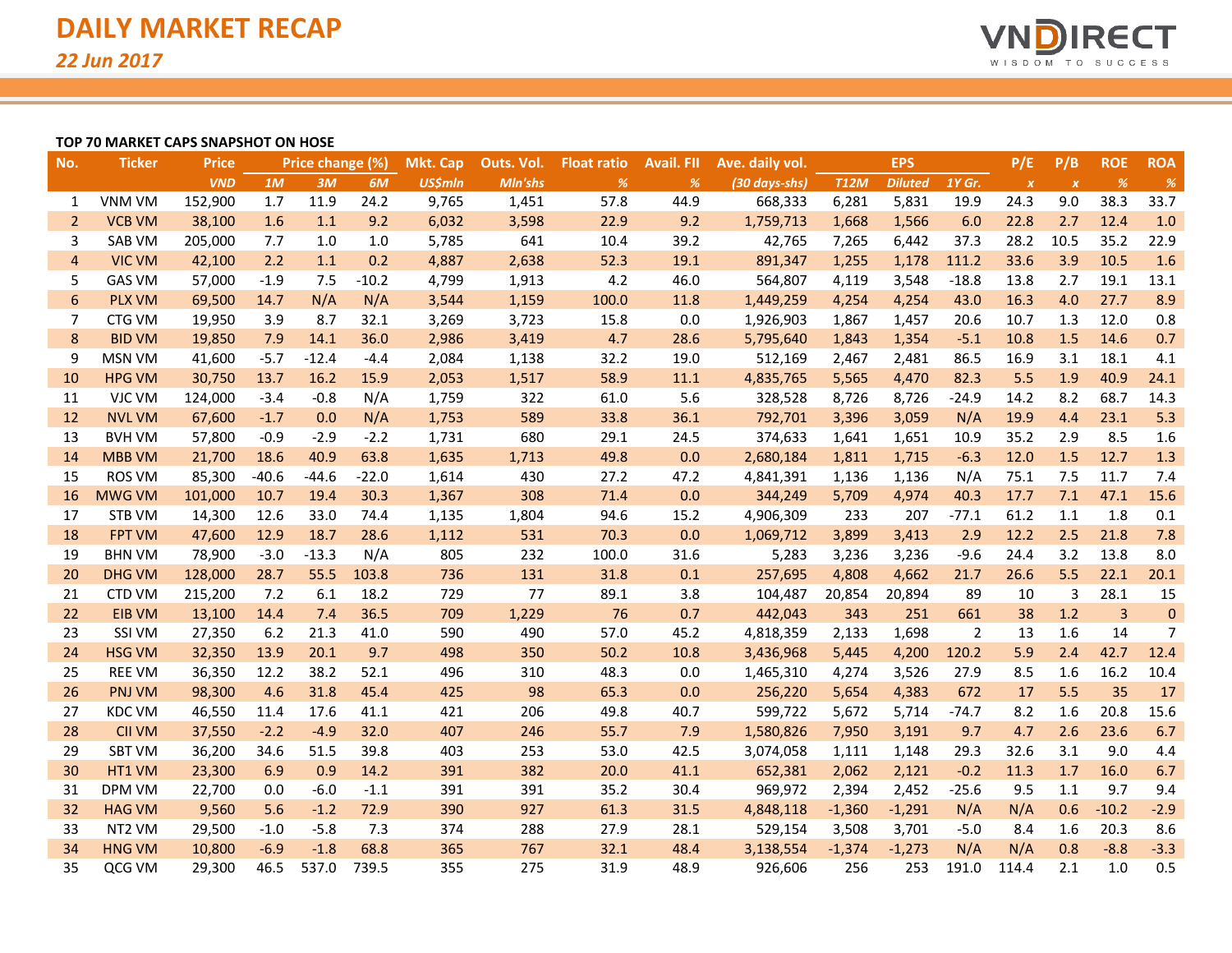

|     |               |              |                  |         |                 |                |                    |                   |                 |               |             |                |         |                  | (Continue)       |                 |                |  |
|-----|---------------|--------------|------------------|---------|-----------------|----------------|--------------------|-------------------|-----------------|---------------|-------------|----------------|---------|------------------|------------------|-----------------|----------------|--|
| No. | <b>Ticker</b> | <b>Price</b> | Price change (%) |         | <b>Mkt. Cap</b> | Outs. Vol.     | <b>Float ratio</b> | <b>Avail. FII</b> | Ave. daily vol. |               |             | <b>EPS</b>     |         | P/B              | <b>ROE</b>       | <b>ROA</b>      |                |  |
|     |               | <b>VND</b>   | 1M               | 3M      | 6M              | <b>US\$mln</b> | Mln'shs            | $\frac{9}{6}$     | %               | (30 days-shs) | <b>T12M</b> | <b>Diluted</b> | 1Y Gr.  | $\boldsymbol{X}$ | $\boldsymbol{x}$ | %               | $\frac{o}{o}$  |  |
| 36  | <b>BMP VM</b> | 98,300       | $-2.2$           | $-8.3$  | $-8.7$          | 354            | 82                 | 61.8              | 2.5             | 221,182       | 6,465       | 7,664          | 20.9    | 15.2             | 3.4              | 23.1            | 20.7           |  |
| 37  | <b>KBC VM</b> | 17,100       | 1.8              | 18.8    | 28.1            | 353            | 470                | 72.6              | 14.6            | 3,417,266     | 1,361       | 1,186          | $-11.6$ | 12.6             | $1.0\,$          | 7.5             | 3.9            |  |
| 38  | <b>GMD VM</b> | 44,400       | 12.1             | 30.2    | 68.2            | 351            | 179                | 95.6              | 0.0             | 1,377,464     | 2,196       | 2,009          | $-4.2$  | 20.2             | 1.5              | 7.3             | 4.1            |  |
| 39  | <b>BHS VM</b> | 24,150       | 25.8             | 85.8    | 121.1           | 317            | 298                | 77.1              | 41.8            | 3,418,507     | 1,312       | 1,546          | 30.6    | 18.4             | 1.8              | 11.6            | 5.4            |  |
| 40  | <b>DCM VM</b> | 13,500       | 2.3              | 21.1    | 26.8            | 314            | 529                | 24.3              | 48.1            | 3,984,471     | 1,387       | 1,011          | N/A     | 9.7              | 1.2              | 11.8            | 5.9            |  |
| 41  | <b>TCH VM</b> | 19,300       | $-9.2$           | 6.3     | 10.3            | 308            | 363                | 52.5              | 48.9            | 2,220,984     | 1,379       | 1,379          | N/A     | 14.0             | 1.6              | 16.6            | 15.1           |  |
| 42  | <b>PPC VM</b> | 20,900       | 0.5              | 20.8    | 22.9            | 293            | 318                | 15.0              | 32.8            | 190,511       | 2,665       | 1,724          | $-2.2$  | 7.8              | 1.2              | 15.3            | 8.5            |  |
| 43  | <b>KDH VM</b> | 27,900       | 2.4              | 15.3    | 37.4            | 287            | 234                | 48.5              | 2.6             | 192,590       | 1,658       | 1,587          | 55.3    | 16.8             | 1.8              | 11.3            | 4.9            |  |
| 44  | <b>PDR VM</b> | 28,000       | 19.4             | 105.3   | 133.3           | 274            | 222                | 38.3              | 48.1            | 607,144       | 1,121       | 1,033          | 28.1    | 25.0             | 2.6              | 9.8             | 2.9            |  |
| 45  | <b>HBC VM</b> | 64,500       | 7.5              | 15.2    | 123.2           | 271            | 95                 | 71.9              | 25.1            | 1,680,369     | 7,190       | 5,346          | 539.6   | 9.0              | 3.8              | 41.0            | 6.1            |  |
| 46  | <b>HCM VM</b> | 44,400       | 11.0             | 38.8    | 62.0            | 253            | 130                | 39.5              | 48.8            | 1,042,675     | 2,624       | 2,395          | 49.9    | 16.9             | 2.4              | 13.0            | 9.1            |  |
| 47  | <b>VHC VM</b> | 58,400       | 9.2              | 12.3    | 3.0             | 237            | 92                 | 25.5              | 62.3            | 53,961        | 6,096       | 5,922          | 80.9    | 9.6              | 2.3              | 25.4            | 12.9           |  |
| 48  | <b>TLG VM</b> | 133,000      | 26.7             | 23.3    | 31.7            | 224            | 38                 | 25.6              | 21.0            | 749           | 5,658       | 5,514          | 24.9    | 23.5             | 5.5              | 24.2            | 17.9           |  |
| 49  | DXG VM        | 17,700       | $-6.3$           | 9.9     | 64.6            | 222            | 286                | 76.6              | 20.6            | 4,499,862     | 2,603       | 2,555          | 29.6    | 6.8              | 1.5              | 26.5            | 13.4           |  |
| 50  | <b>TRA VM</b> | 121,300      | 15.5             | 26.5    | 28.7            | 221            | 41                 | 58.1              | 1.3             | 12,841        | 4,867       | 5,081          | 29.0    | 24.9             | 5.4              | 23.3            | 15.8           |  |
| 51  | <b>PVD VM</b> | 13,000       | $-19.8$          | $-36.0$ | $-39.4$         | 219            | 383                | 48.1              | 26.7            | 2,071,576     | $-356$      | 224            | $-94.1$ | N/A              | 0.4              | $-1$            | $-1$           |  |
| 52  | <b>VCF VM</b> | 180,000      | 0.0              | 5.9     | 5.9             | 211            | 27                 | 30.7              | 19.3            | 117           | 12,978.0    | 14,450         | 30.0    | 13.9             | 2.2              | 19.4            | 13.4           |  |
| 53  | PGD VM        | 51,800       | 4.9              | 35.6    | 36.0            | 205            | 90                 | 49.5              | 45.7            | 67,913        | 1,769       | 2,313          | $-37.5$ | 29.3             | 3.3              | 11.6            | 6.4            |  |
| 54  | <b>BIC VM</b> | 39,500       | 0.6              | $-0.8$  | 3.9             | 204            | 117                | 99.7              | 1.4             | 9,690         | 1,129       | 1,083          | $-27.2$ | 35               | 2.3              | $6\phantom{1}6$ | $\overline{3}$ |  |
| 55  | DMC VM        | 131,900      | 26.8             | 60.9    | 94.0            | 202            | 35                 | 46.3              | 37.8            | 28,291        | 5,224       | 4,856          | 44.3    | 25               | 5.2              | 20              | 16             |  |
| 56  | <b>FLC VM</b> | 7,060        | $-8.3$           | $-14.3$ | 44.1            | 198            | 638                | 86.2              | 38.5            | 10,641,420    | 1,818       | 1,795          | $-8.0$  | 3.9              | 0.5              | 14.0            | 7.4            |  |
| 57  | LGC VM        | 22,300       | $-3.0$           | $-7.9$  | $-10.8$         | 189            | 193                | N/A               | 4.0             | 2,327         | 1,608       | 1,698          | $-49.5$ | 13.9             | 1.8              | 13.2            | 3.8            |  |
| 58  | <b>GTN VM</b> | 16,700       | $-6.4$           | $-1.8$  | $-6.2$          | 184            | 250                | 18.2              | 50.5            | 1,311,395     | 142         | 104            | $-86.3$ | 118              | 1.5              | $1\,$           | $\mathbf{1}$   |  |
| 59  | <b>NLG VM</b> | 29,300       | 6.5              | 11.6    | 33.5            | 183            | 142                | 56.0              | 6.0             | 644,001       | 2,352       | 2,149          | 70.0    | 12               | 1.6              | 14              | 6              |  |
| 60  | <b>PAN VM</b> | 40,050       | $-2.3$           | $-7.8$  | $-4.9$          | 180            | 102                | 59.8              | 54.2            | 3,631         | 1,763       | 2,489          | $-1.9$  | 23               | 1.8              | 11              | $\overline{7}$ |  |
| 61  | <b>PVT VM</b> | 14,350       | 8.3              | 12.1    | 20.6            | 178            | 281                | 48.9              | 21.8            | 799,893       | 1,437.7     | 1,321          | 13      | 10.0             | $1.1\,$          | 10.7            | 4.4            |  |
| 62  | <b>DRC VM</b> | 31,750       | 2.3              | $-3.1$  | $-0.6$          | 166            | 119                | 39.4              | 19.0            | 618,114       | 3,177.6     | 3,327          | $-8.2$  | 10.0             | 2.4              | 24.3            | 13.3           |  |
| 63  | <b>VSH VM</b> | 16,900       | $-2.0$           | 7.6     | 8.0             | 153            | 206                | 69.3              | 33.7            | 76,471        | 1,549       | 1,219          | 2.4     | 10.9             | 1.2              | 9.2             | 4.6            |  |
| 64  | PC1 VM        | 34,550       | 8.8              | 10.9    | 21.6            | 149            | 98                 | 67.0              | 20.2            | 193,926       | 3,486       | 3,486          | $-51$   | 9.9              | 1.7              | 18.7            | 7.8            |  |
| 65  | DIG VM        | 14,100       | 23.7             | 54.9    | 80.3            | 148            | 238                | 87.1              | 22.0            | 1,674,370     | 141         | 228            | 459.2   | 100.0            | 1.2              | 2.2             | 1.1            |  |
| 66  | <b>CAV VM</b> | 58,000       | 3.9              | $-10.1$ | 4.3             | 147            | 58                 | 51.4              | 45.7            | 67,782        | 5,943       | 4,380          | 43.2    | 9.8              | 2.4              | 25.2            | 11.6           |  |
| 67  | <b>CHP VM</b> | 26,500       | 11.6             | 17.3    | 28.6            | 147            | 126                | 20.0              | 45.6            | 111,288       | 2,983       | 1,950          | $-21.5$ | 8.9              | 2.0              | 15.6            | 8.1            |  |
| 68  | <b>NKG VM</b> | 33,250       | 12.9             | 37.8    | 40.9            | 145            | 99                 | 26.4              | 18.5            | 576,667       | 7,479       | 6,850          | 286.2   | 4.4              | 2.1              | 46.3            | 10.3           |  |
| 69  | <b>ITA VM</b> | 3,390        | $-4.8$           | $-16.3$ | $-5.8$          | 140            | 938                | 69.3              | 37.7            | 3,284,735     | 49          | 43             | $-74.1$ | 69.2             | 0.3              | 0.4             | 0.3            |  |
| 70  | <b>ASM VM</b> | 14,050       | $-1.1$           | $-9.9$  | $-4.1$          | 136            | 220                | 59.3              | 46.1            | 1,545,651     | 741         | 787            | 27.8    | 19.0             | 1.2              | 6.9             | 3.9            |  |

*Source: Bloomberg*